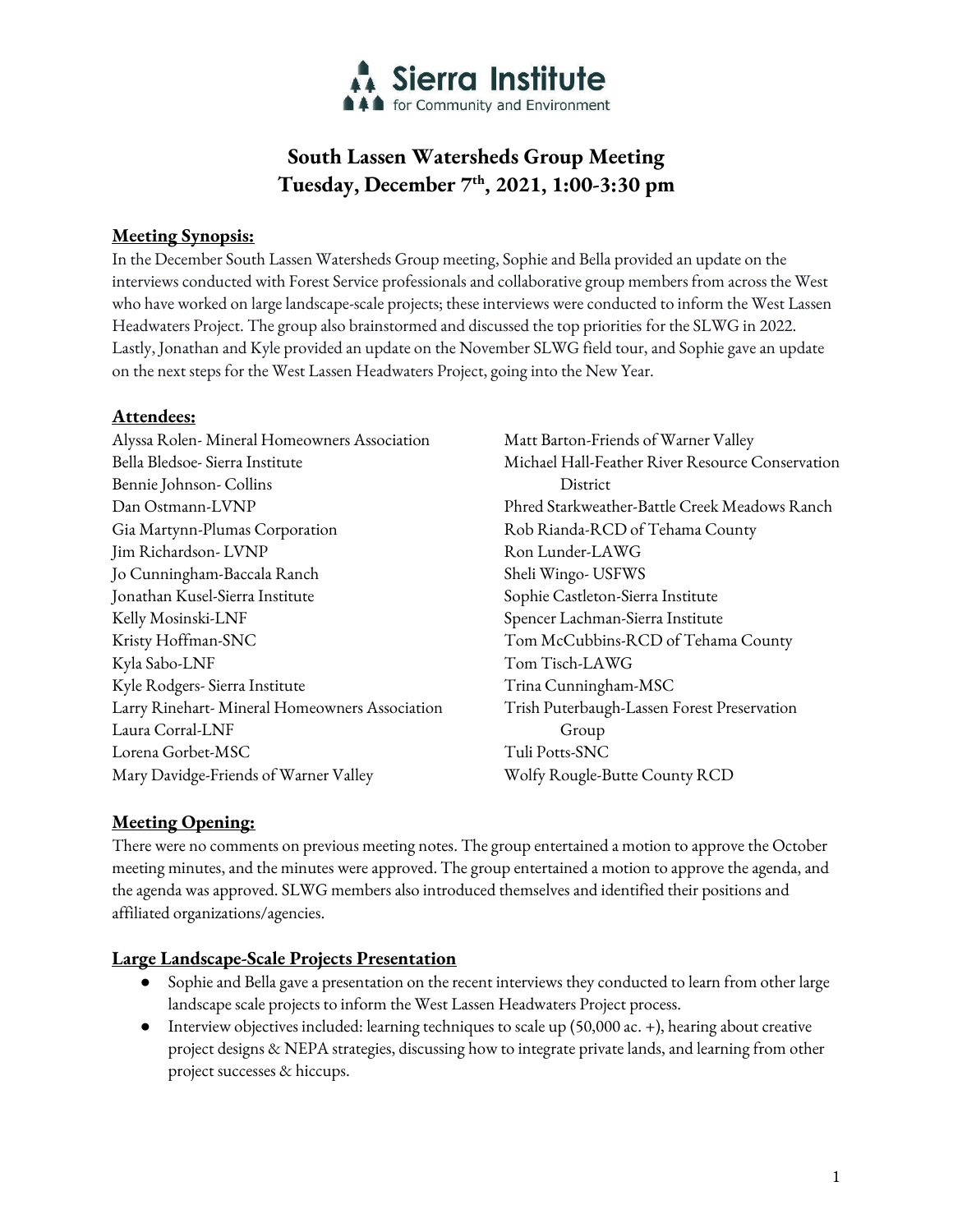

- The first project was in the Fremont Winema National Forest in Southern Oregon. This project divided a 2.3 million acre Forest into ~100,000-acre sub-projects.
- The Fremont Winema has completed 4 projects, and there are 2 in the planning phase. They used prescribed fire as a blanket treatment for each project. They also completed multiple projects under a Wildlife Categorical Exclusion (CE). This project managed any controversial issues that arose within the collaborative group.
- The second project was in the Mendocino National Forest. 93% of Mendocino Forest burned between 2018 - 2020. The project proposes fire & fuels management on the entire Forest (688,000-acres).
- The project included mechanical treatments in an Alternative, not in the Proposed Action.
- They also did a 60,000-acre pilot area.
- The Mendocino NF project contracted out NEPA & surveys.
- The third project discussed is the East Face in the Wallowa-Whitman Forest, Oregon. This project is 50,000-acres and used site-specific NEPA. The collaborative did not help with NEPA in this project, but they were kept informed.
- The fourth project was the Four Forest Restoration Initiative (4FRI), in Arizona. This was a collaborative effort to restore portions of four national forests. The 1st of two EISs was signed in 2015.
- The person interviewed from 4FRI articulated that they designed desired conditions for the project in a collaborative workshop.
- They also said NEPA was the "easy" part, and implementation has been a challenge.
- The fifth and final project explored was the Landscape Vegetation Analysis (LaVA) Project in the Medicine Bow National Forest, Wyoming.
- This project originated due to a bark beetle outbreak. The person interviewed heavily emphasized the importance of "Appendix A" which was used to drive condition-based NEPA.
- They also did an interactive story map for ongoing public engagement.
- Given these five projects, Sophie and Bella found that there is no single way to do a large landscapescale project. The NEPA processes vary.
- However, some of the main takeaways from the conversations include:
	- Keep NEPA simple.
	- $\circ$  Involve the collaborative; there are multiple ways of doing this, including through a desired conditions workshop, building a cross-boundary workforce, etc.
	- Define roles and expectations early.
	- Consider the whole system through implementation.
		- Biomass; workforce. 4FRI particularly struggled with this and expressed the importance of planning for implementation.
	- Condition-based management can allow for flexibility in implementation. Further, all the projects larger than 50,000 acres used condition-based NEPA.
	- Restoration on private and public land can happen separately; they do not have to happen on the same timeline.
	- The SLWG can design its own process based on its collective values and capacity.
- In response to the presentation, Jonathan asked if the group had any questions for Sophie and Bella.
- Mary: What were the central biomass challenges that  $4\mathrm{FRI}$  struggled with?
- Bella responded that 4FRI had minimal mill infrastructure locally, and they were trying to develop biomass infrastructure in the area, while also trying to implement their project. They were also trying to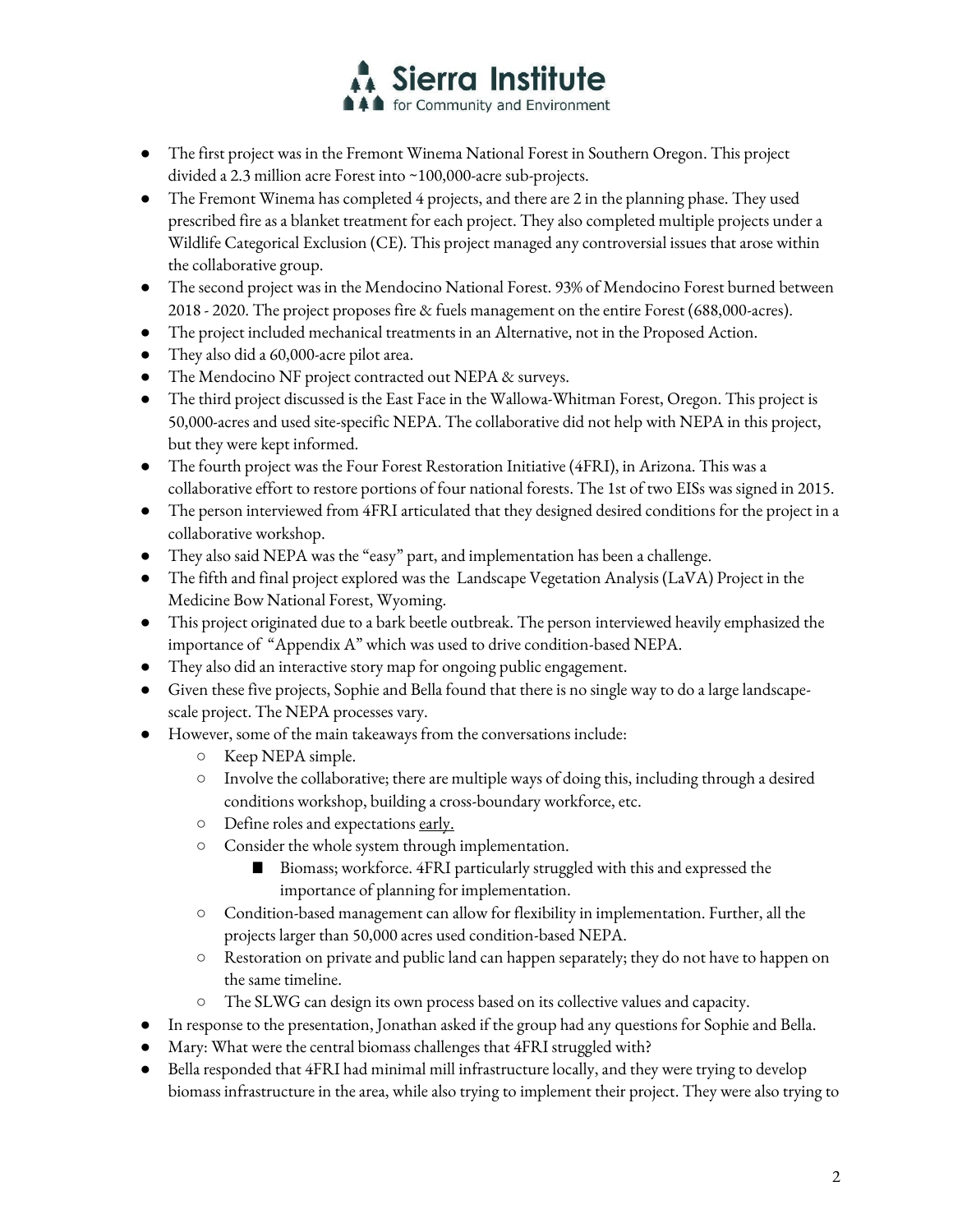

build their workforce during implementation.

- Trish: Did you speak to anyone from the SERAL project, and what is their progress?
- Sophie described that she did speak with a person from YSS, who was assisting with the SERAL project. However, she did not include them in the presentation because they are not as far into the process as some of the other projects included.
- Wolfy: Do the NEPA documents have a timespan attached to them?
- Kyla responded that the Forest tries to avoid putting a time restraint on projects. It just becomes a hindrance.
- Kyle added that there is no perfect roadmap to a large landscape-scale project. Every project has unique circumstances. Rather, we are trying to understand how we draw from the different pieces that were successful that seem like they apply to our situation.
- Wolfy: How do we keep NEPA simple? What does that look like?
- Sophie responded that part of keeping NEPA simple (from the Fremont Winema perspective) is having a streamlined process. Further, all of their projects are similar, mixed conifer projects. They distilled the resources to the bare minimum, in order to streamline NEPA.
- Trish: If you want to streamline NEPA, do you avoid things that could be controversial?
- Kylasaid that the Forest Service has avoided controversial areas for the last 15 years. She highly recommends not avoiding issues. Kyla likes the idea of streamlining by not being overly prescriptive. We need to be clear with our purpose and need and objectives upfront. We should not overly hinder ourselves in the NEPA document, more than what the laws and regulations require.
- Jonathan mentioned that the real purpose of this work is to help us make fewer mistakes and move forward more efficiently.
- Kyle added that the LAVA project, in Wyoming, had a large fire that burned through their project last summer. Their NEPA document set them up to respond to something like that.
- Jonathan asked Kyla if the Forest Service has any major concerns about moving forward with this effort?
- Kyla said that the Forest Service understands the importance of this effort; their only concern is workload. She is also interested in knowing how the surveys were accomplished before NEPA for large landscape scale projects.
- Sophie added that surveys were done differently in different projects. Generally, Sophie saw that only a few surveys were prioritized early in the NEPA process. Then, many projects had a pre-implementation checklist from when they were pushing surveys closer to implementation.
- Tom: What management strategies worked for a project this size?
- Sophie said the biggest piece of advice she heard is that everyone cannot do everything. People have to stick to their specialties and not take on too much.

# **SLWG Project Updates**

- Kyle started by sharing a short update on the SLWG November Field Tour. The group stopped at a Collins Pine parcel on the West Shore of Lake Almanor. Neil Fischer talked to the group about how Collins is prioritizing work, and what to cut.
- The group then stopped at another spot on the West Shore. The Forest Service talked about how the Dixie Fire impacted the northern part of the West Shore Project.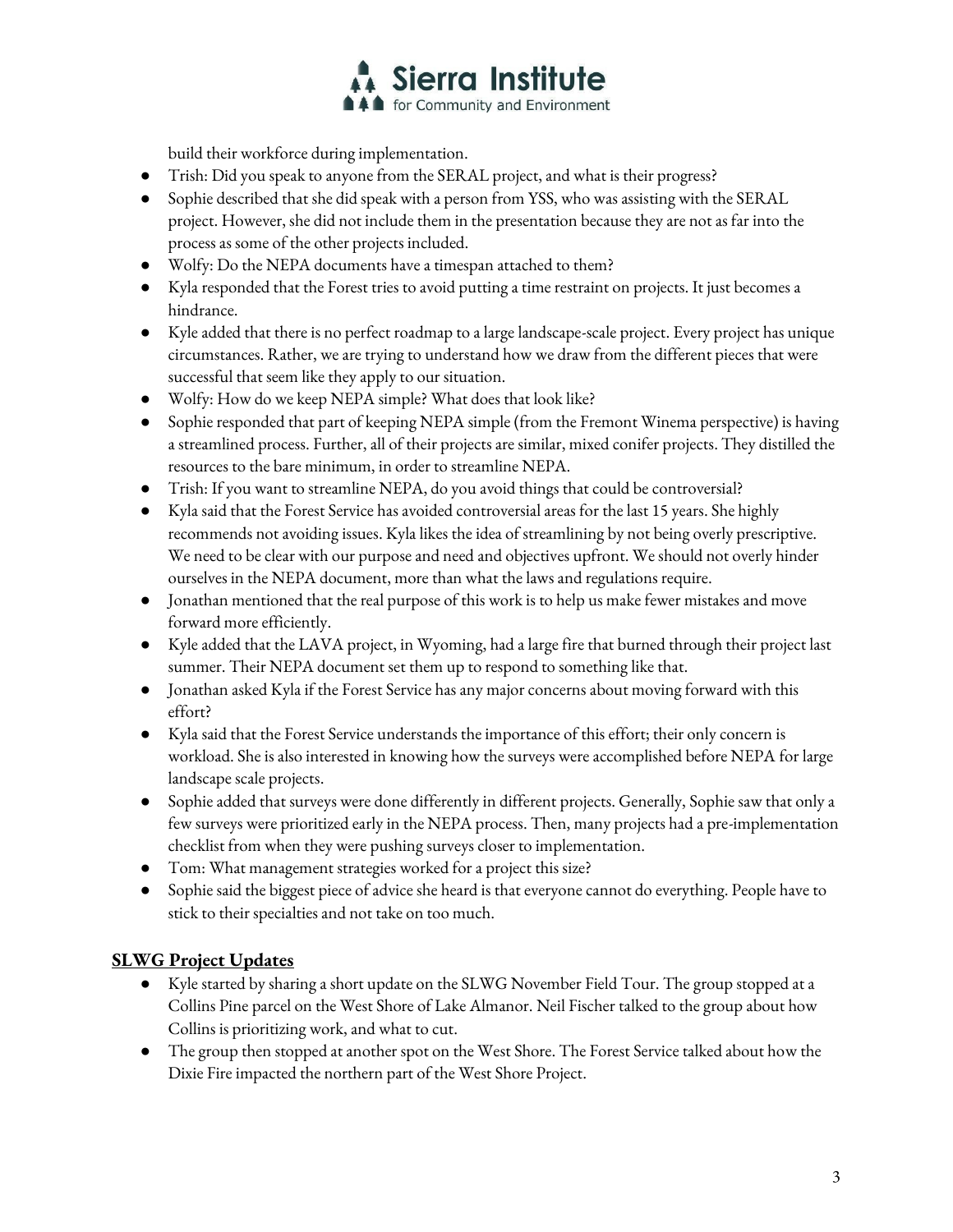

- After lunch, the group headed up to the Robbers Creek Project and saw a diversity of burn severity effects.
- Jonathan added how nice it was to be in the field with folks, having conversations about what is going on.
- Jonathan also added a factoid that he had heard from DWR on the field tour. DWR has been watching the hydrograph and seeing it shift. Water flows are extended later into the year in the Feather River Watershed. Jonathan described the importance of not looking at the outcomes from a single project because it is hard to see watershed-wide impacts from a single project. But seeing a shift in the hydrograph shows that these watershed projects from the last 20 years are making an impact. This underscores the success of the work we have been doing.
- Sophie provided a West Lassen Headwaters Project (WLHP) update.
- WLHP Planning Subgroups are established and will meet for the first time in February. Each subgroup has between 8 and 12 participants right now. If you still want to be added to a subgroup (Fire, Communities & Built Environment, Upland Forest, Meadows & Riparian Zones), please contact Bella or Sophie. The February meeting will focus on collecting geospatial data and defining the existing conditions for these four subgroups.
- Tom Mccubbins asked to be added to the upland forest subgroup and the meadow /riparian zone group.
- Laura asked if it was possible to change the project boundary to be a bit larger. Sophie will follow up with Laura to discuss this more.
- Jim specified the importance of the project butting up against the Battle Creek Meadows Ranch.

#### **Looking to 2022**

- Jonathan led a group brainstorming session with the guiding questions: what does the SLWG need to accomplish next year? And what are our top two priorities for next year?
- Jonathan added that the region is discussing the possibility of block grants for collaboratives. Block grants would be a way to get more dollars to collaboratives without folks taking more time to write yet another grant proposal.
- Jonathan posed the question: what would the group do with \$10 million or \$15 million? What projects do we need to get done? How do we want to do Dixie Fire recovery? How do we get to pace and scale?
- The group did an exercise and came up with a list of priorities for 2022. The dark purple priority had the highest number of votes, then red, then orange, then yellow, and finally green. The priorities include:
	- **Complete PAPN for the West Lassen Headwaters Project**
	- **Protect the community of Mineral; create a community protection plan**
	- **Find uses for biomass**
	- **Increase the use of prescribed fire**
	- **Create a wholistic Dixie Fire recovery plan**
	- **Protect remaining green stands**
	- **Make a list of priority projects for the South Lassen Watersheds Group**
	- **Create a Partnership Program of Work**
	- **Start reforesting the black (high severity burn areas)**
	- **Emphasize post-fire restoration in meadow and riparian zones**
	- **Identify surveys needs for the West Lassen Headwaters Project**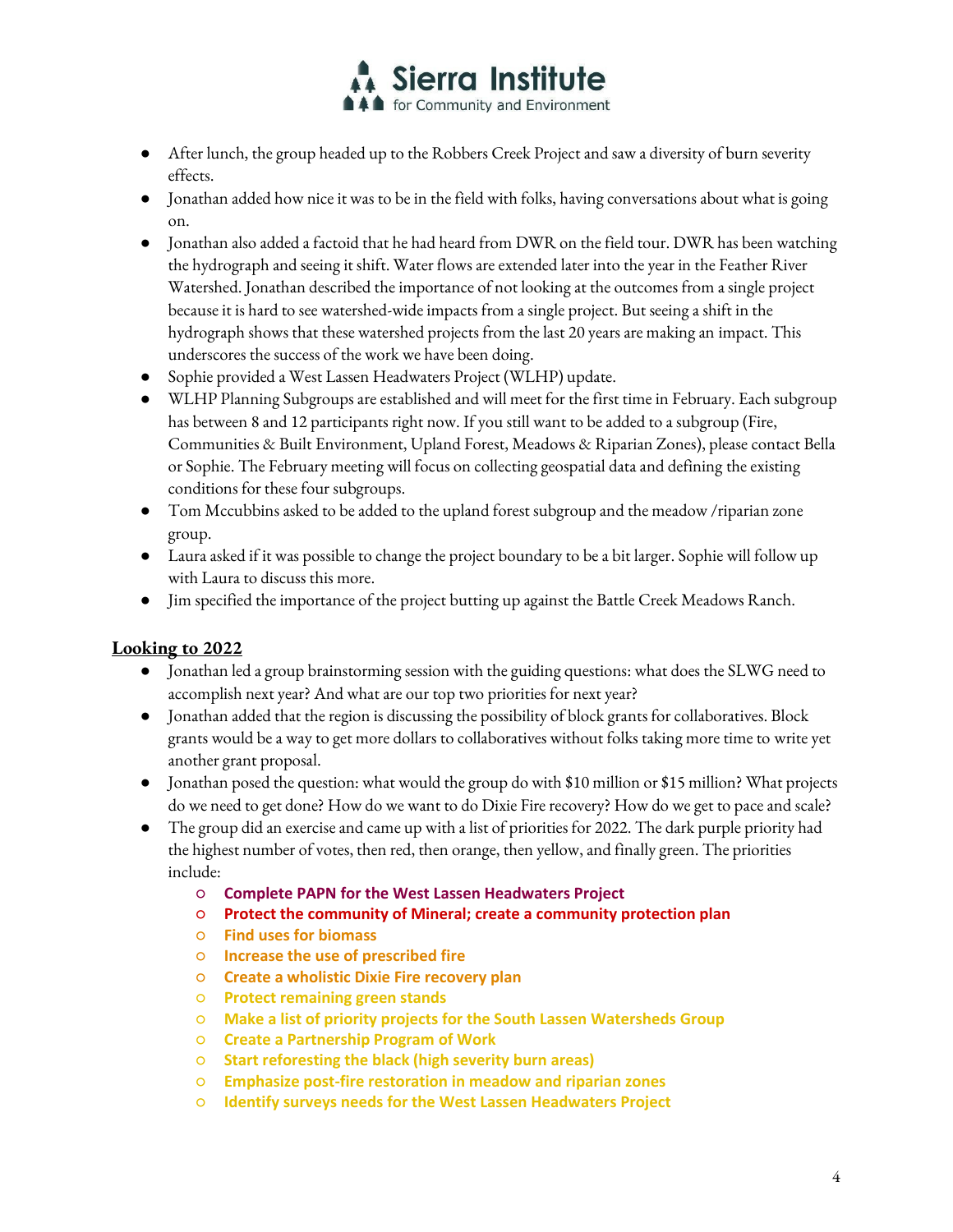

- **Develop milestones for the West Lassen Headwaters Project**
- **Complete the West Shore Project**
- **Make progress on the Robbers Creek Project**
- **Align the Maidu Summit Consortium's work with the South Lassen Watersheds Group**
- **Protect communities in general**
- **Develop infrastructure to process forest restoration material**
- **Establish funding for pre-NEPA work**
- **Continue sharing post-Dixie Fire lessons learned**
- **Improve the abundance of salmon and trout; protect anadromous streams**
- **Expand workforce development efforts**
- **Improve the South Lassen Watersheds Group website**
- The group also did a Slido to visualize 2022 priorities. Results are included below.

**Headwaters** learned reintroduction of fire term **postDixie proposed** infrastructure finished) long sharing list timber projects in Priority participate<sup>campus</sup> zones riparian fire plan  $of$  to wide West lessons recall **Community Mineral identifying** supply restoration project including development Lassen cross treating remaining green stands quickly goals/milestones

# **Partner Updates**

#### **Sierra Nevada Conservancy**

- SNC has a board meeting coming up on Thursday at 9 am. There is a link on the SNC website if you want to join.
- There are new grant guidelines for the Wildfire Recovery and Forest Resilience Program. Applications are due January 31st.

#### **Maidu Summit Consortium**

- MSC is reeling from the Dixie Fire's impacts on their properties. They are looking at how to deal with the impacts on their properties, as well as in other significant areas in their ancestral homeland.
- Jonathan reiterated a commitment to advancing TEK in South Lassen Watersheds Group projects.
- Trina stated that MSC had intended to develop a framework on how partners can more fully engage with TEK. They have tried different approaches to doing this in the past. Trina thinks a path forward might be to pick a few projects and work in partnership. Those could become pilots that could help us find the barriers, gaps, and successes of integrating TEK.

#### **Plumas Corporation**

Plumas Corporation completed the Rock Creek Restoration Project this fall that was part of Sierra Institute's CCI grant, and on Collins Pine land. They are wrapping up a component of the Upper